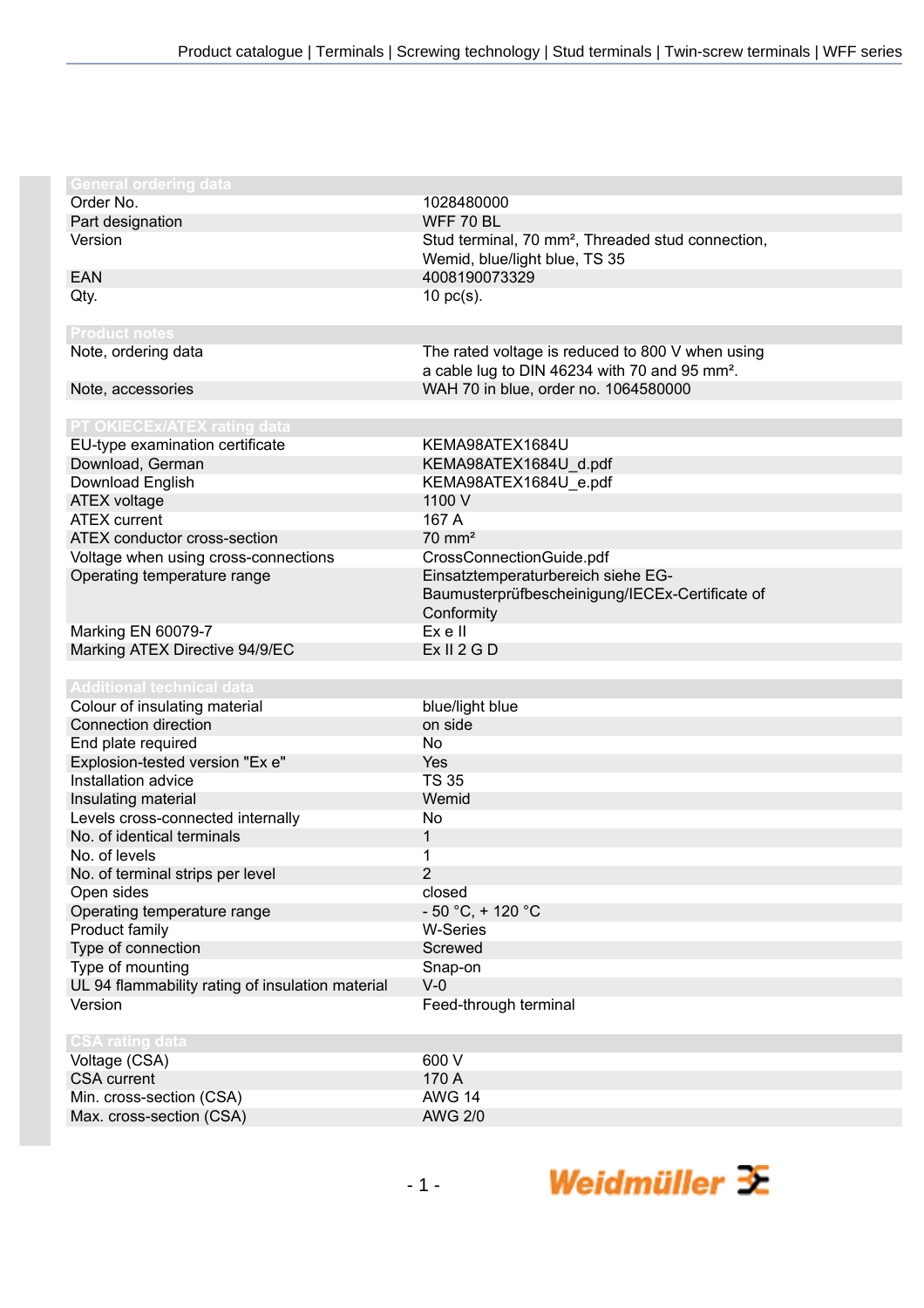| <b>Conductors for clamping (rated connection)</b> |                            |
|---------------------------------------------------|----------------------------|
| Type of connection                                | Threaded stud connection   |
| Connection direction                              | on side                    |
| Flexible, min.                                    | $2.5$ mm <sup>2</sup>      |
| Flexible, max.                                    | $95 \text{ mm}^2$          |
|                                                   |                            |
| <b>Dimensions</b>                                 |                            |
| Width                                             | 32 mm                      |
| Height of lowest version                          | 64 mm                      |
| Length                                            | 132 mm                     |
| Weight                                            | 170.26 g                   |
| TS 35 offset                                      | 66 mm                      |
|                                                   |                            |
| <b>Rating data</b>                                |                            |
| Rated cross-section                               | $70 \text{ mm}^2$          |
| Rated voltage                                     | 1,000 V                    |
| Rated impulse voltage                             | 8 kV                       |
| Rated current                                     | 192 A                      |
| Current with max. conductor                       | 232 A                      |
| Pollution severity                                | $\mathfrak{Z}$             |
|                                                   |                            |
| <b>Strap connection</b>                           |                            |
| Gauge to EN 50043                                 | C6                         |
| Strap 1, max.                                     | $4 \times 20 \times 1$     |
| Strap 1, min.                                     | $2 \times 15.5 \times 0.8$ |
| Strap 2, max.                                     | 6 x 15.5 x 0.8             |
| Strap 2, min.                                     | 4 x 15.5 x 0.8             |
|                                                   |                            |
| <b>Stud connection</b>                            |                            |
| 2 cable lugs to DIN 46234                         | 1670 mm <sup>2</sup>       |
| 2 cable lugs to DIN 46234                         | $2.570$ mm <sup>2</sup>    |
| Cable lug to DIN 46234                            | $1670$ mm <sup>2</sup>     |
| Cable lug to DIN 46234                            | $2.595$ mm <sup>2</sup>    |
| Clamping range, max.                              | $95 \text{ mm}^2$          |
| Clamping range, min.                              | $2.5$ mm <sup>2</sup>      |
| Stud size for spade connection                    | $M_8$                      |
| Tightening torque range                           | 6.012 Nm                   |
|                                                   |                            |
| UL rating data                                    |                            |
| Voltage (UL)                                      | 1,000 V                    |
| Current (UL)                                      | 175 A                      |
| Min. cross-section (UL)                           | <b>AWG 14</b>              |
| Max. cross-section (UL)                           | <b>AWG 2/0</b>             |